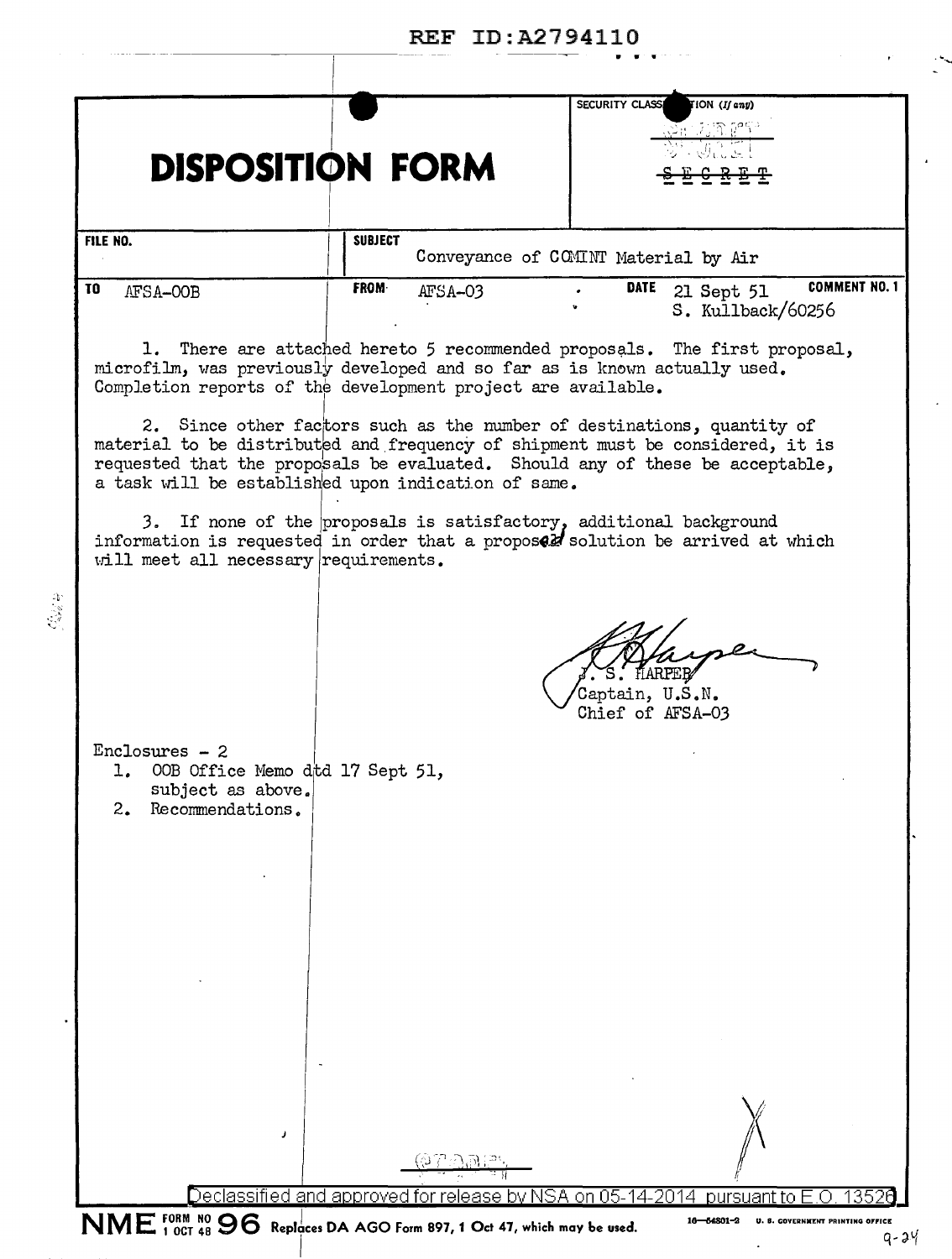REF ID:A2794110 nade<br>030 commen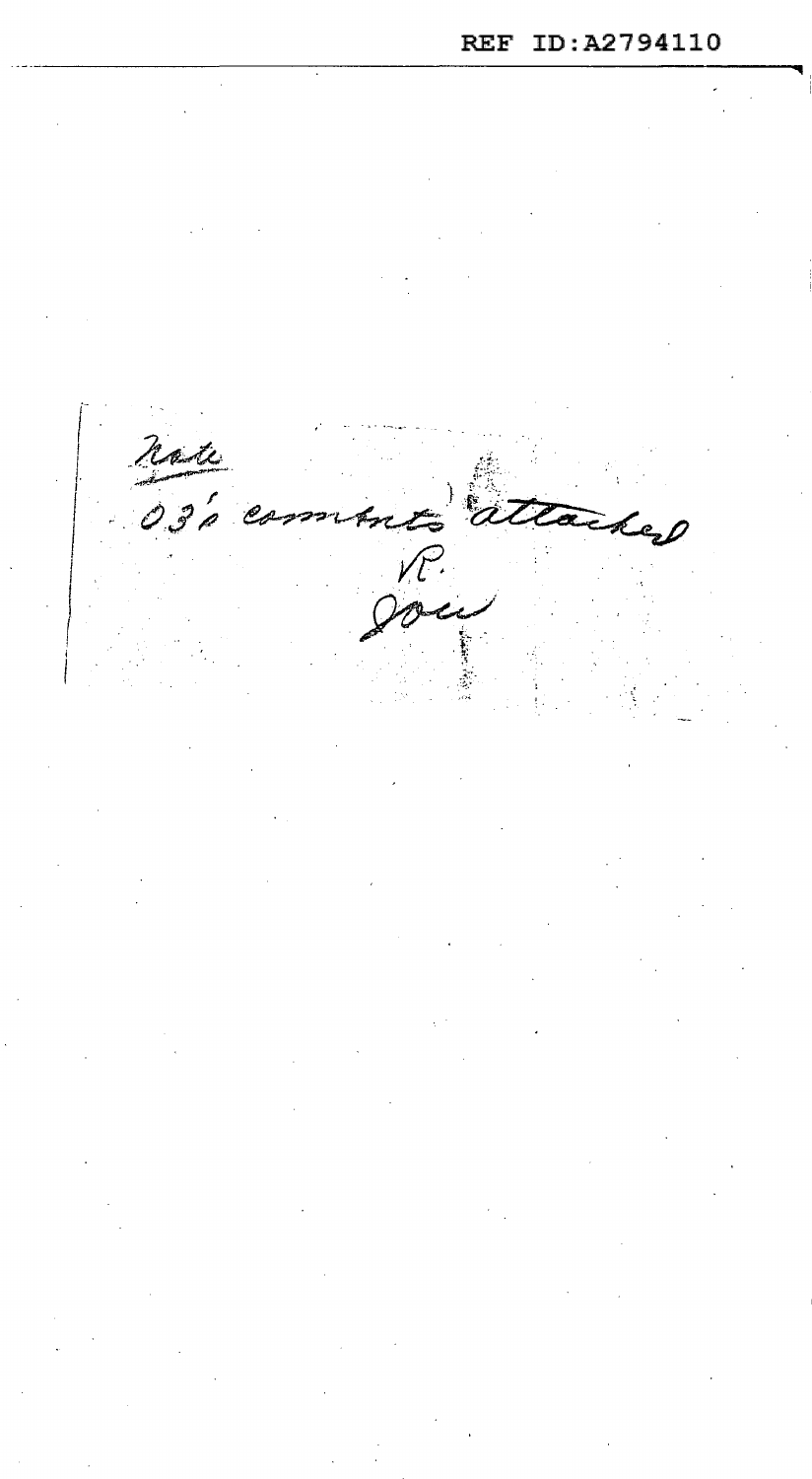## Conveyance of COMMT Material by Air

**AFSA-COB** 

AFSA-03

21 Sept 51 S. Kullback/60256

 $\sim 10^6$ 

1. There are attached hereto 5 recommended proposals. The first proposal, microfilm, was previously developed and so far as is known actually used. Completion reports of the development project are available.

2. Since other factors such as the number of destinations, quantity of material to be distributed and frequency of shipment must be considered, it is requested that the proposals be evaluated. Should any of these be acceptable, a task will be established upon indication of same.

3. If none of the proposals is satisfactory, additional background information is requested in order that a proposal solution be arrived at which will meet all necessary requirements.

> J. S. HARPER Captain, U.S.N. Chief of AFSA-03

Enclosures - 2

- 1. 009 Office Memo dtd 17 Sept 51,
- subject as above.
- 2. Recommendations.